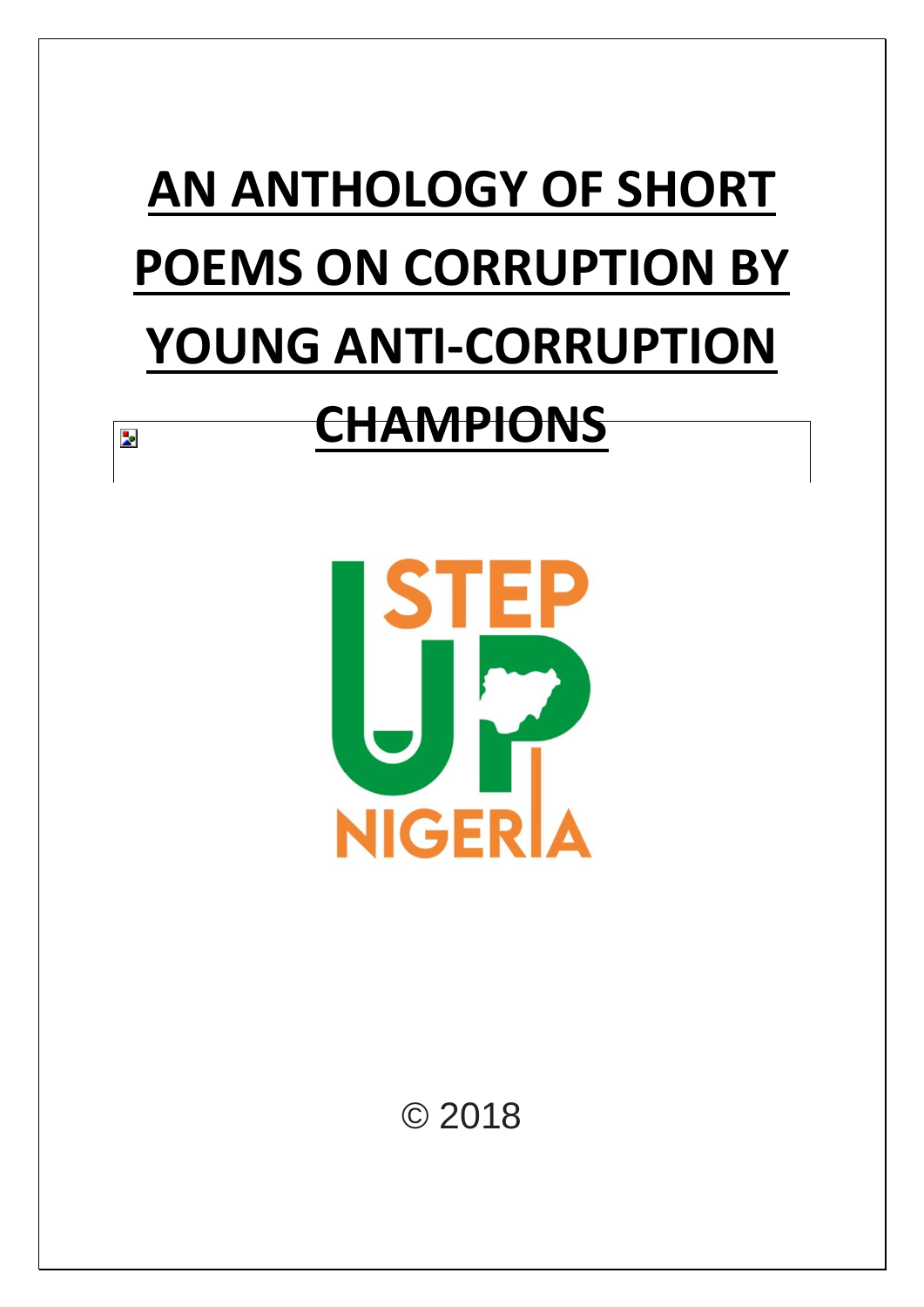**Name:** Blessing Ejindu

**Age:** 13

**Gender:** Female

**School:** The Battle Axe High School

**Class:** JSS3

# **A Poem about corruption in Nigeria**

Stanza 1: Corruption! Corruption!!

You have destroyed the solid foundation

Of this great Nation.

And decreased our population

Stanza 2: Oh, wicked corruption! You have put our youth in bad condition

And uselessed our constitution

Stanza 3: Corruption! Corruption! You are spreading like an infection We need to give you an injection You have cause danger to our nation

Stanza 4: We only talk with no action We need to back up with action And say "NO TO CORRUPTION" To make a great Nation.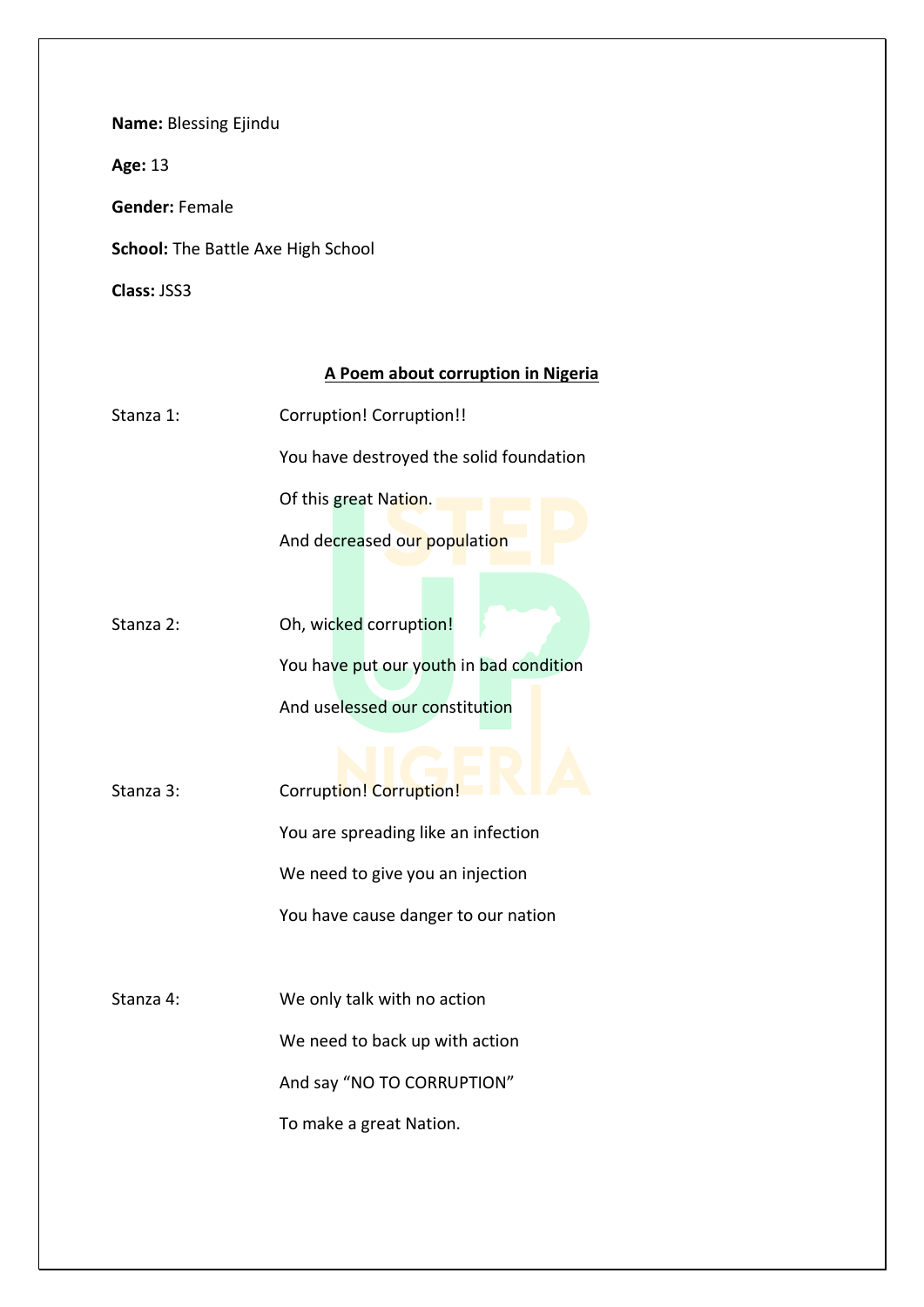**Name:** Chiemere Ejindu

**Age:** 15

**Gender:** Male

**School:** The Battle Axe High School

**Class:** SS1

# **A poem on Corruption**

Oh corruption

You are just like a disease

That has eaten up my nation

Which has no cure

Oh corruption

You have decreased our population You have made our constitution useless

You have taken sooo many lives

Oh, as a child

I pledge to stop corruption

To make a better nation

To return my country to where it was

So help me God.

Amen.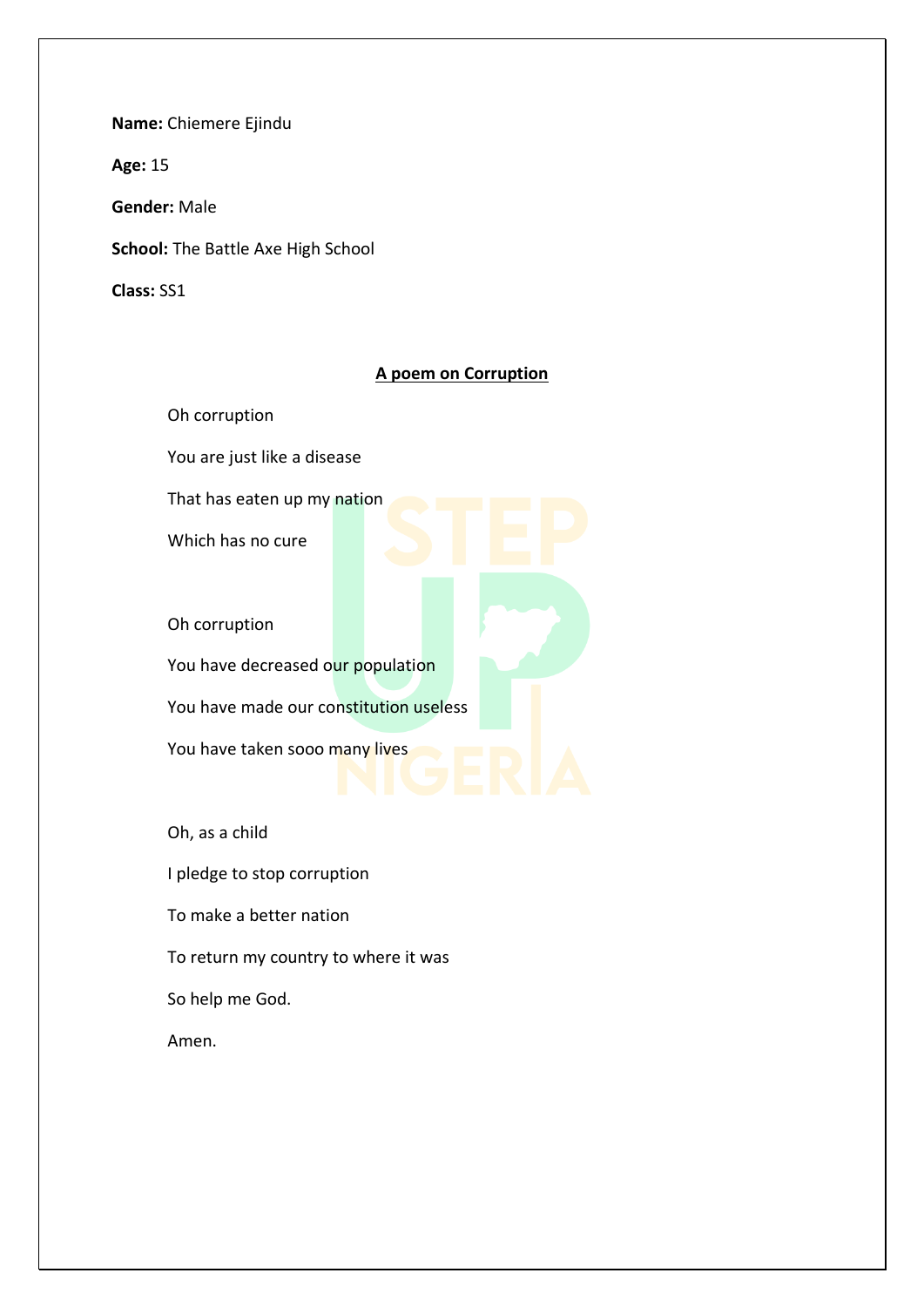**Name:** Goshen Wilson

**Age:** 10

**Gender:** Male

**School:** The Battle Axe High School

**Description of submission:** Poem on corruption in Nigeria.

**Class:** JSS1

#### **A poem on Corruption**

Some people commit all kinds of crime Because they can't keep up with time All they mean is to be corrupt And all we can do is to be upfront They go around causing corruption But all we do is have suggestions We should not engage in crime But we should always try our best as we strive Let's defeat corruption

Corruption must die So millions can live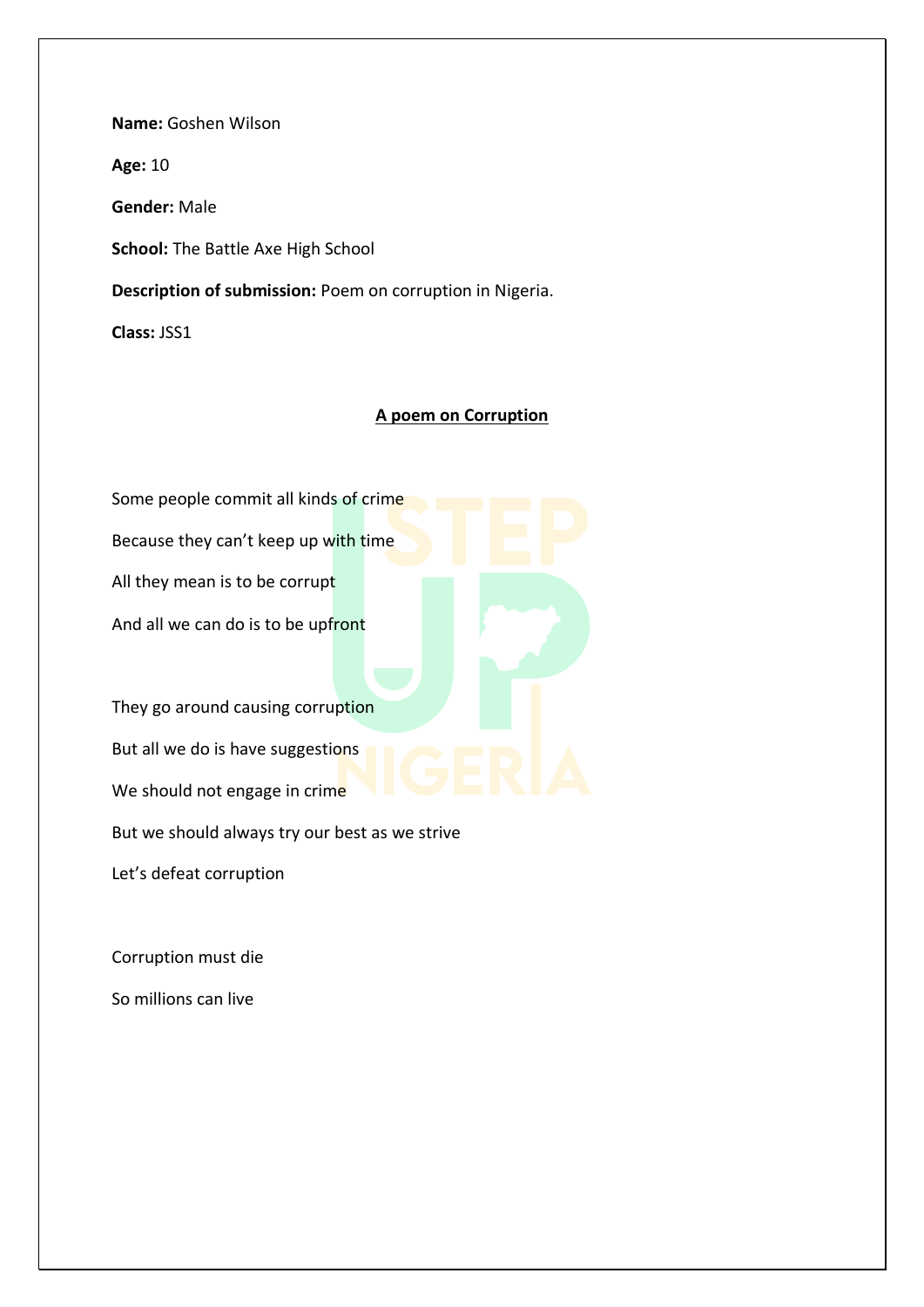**Name:** OluwatobI Oyebola

**Age:** 14

**Gender:** Female

**School:** The Battle Axe High School

**Description of submission:** Poem on corruption in Nigeria.

**Class:** SS1

# **A poem on Corruption**

| Stanza 1: | Corruption! Corruption! Corruption! |
|-----------|-------------------------------------|
|           | It is now a profession              |
|           | A profession that is styling        |
|           | A profession of bribery             |
|           | It is spreading like pollution      |
|           | Causing destruction                 |
|           |                                     |
| Stanza 2: | Oh! My beloved nation               |
|           | Turning to a land of desolation     |
|           | We are now living like maggot       |
|           | Living inside a spoilt world        |
|           |                                     |
| Stanza 3: | Oh! Corruption                      |
|           | Stop this meditation                |
|           | You can't take my nation            |
|           |                                     |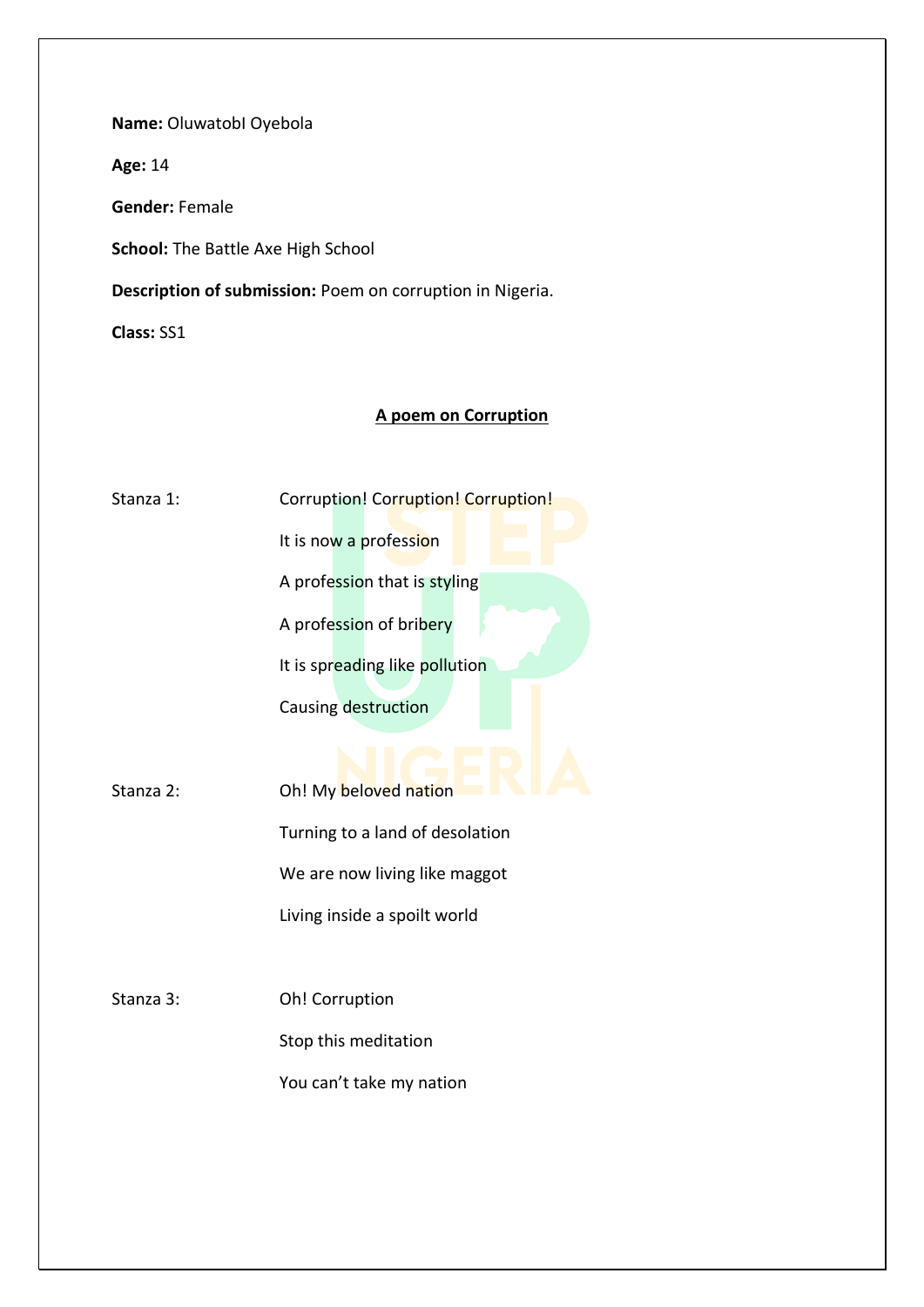**Name:** Eniola Adebowale

**Age:** 9

**Gender:** Female

**School:** Madonna Model Primary School

**Description of submission:** A poem on corruption

**Class:** Primary 5

# **A poem on Corruption**

Corruption is not good

Nigeria is not food

To be eaten as a meal

We have bills

To settle

Corruption to clear

People

To arrest

O, Nigeria, we pray every day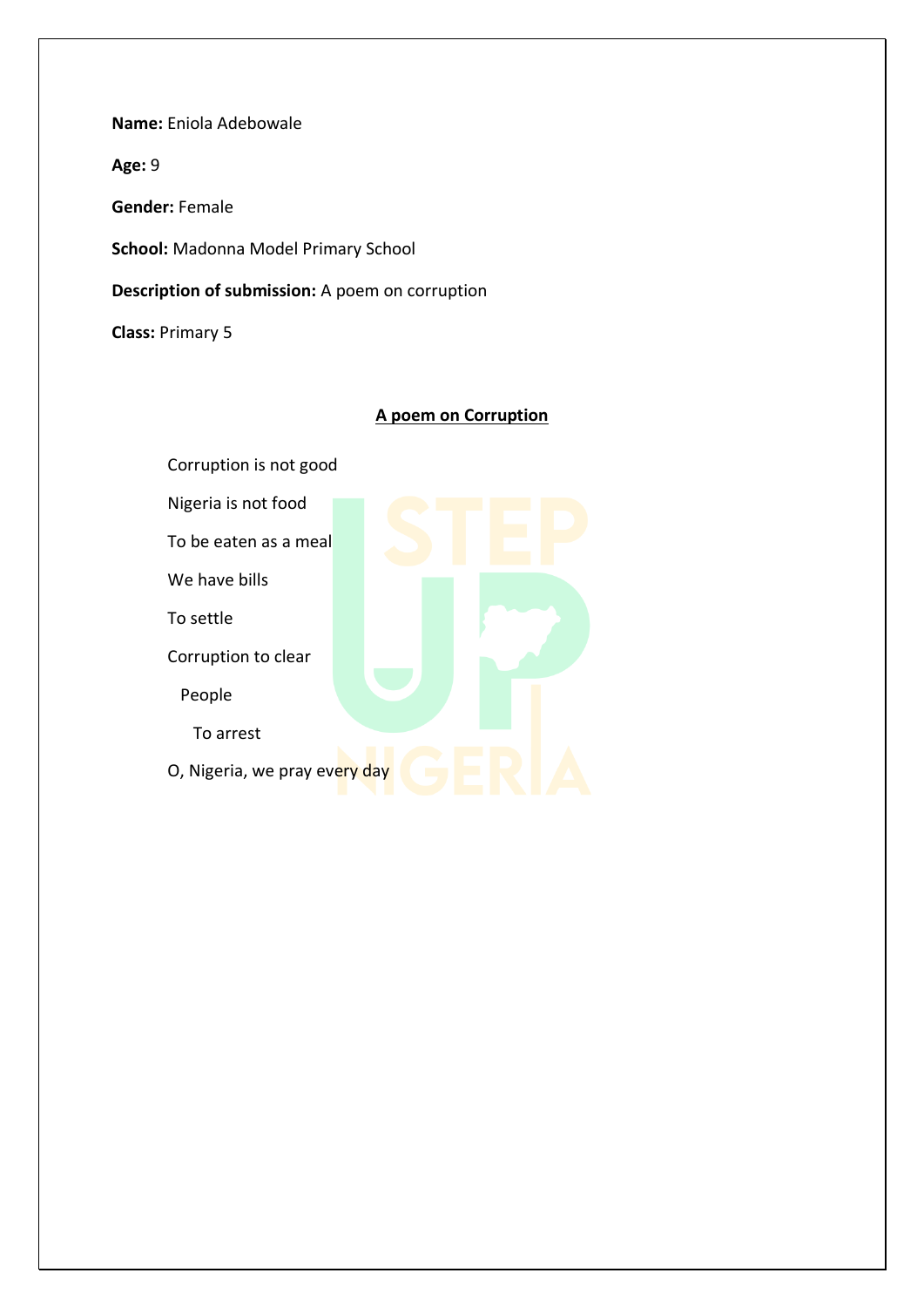**Name:** Joshua Micheal **Class:** J.S.S 1D **Age:** Twelve years **Gender:** Male **School:** JSS Tudun Wada Secondary School Wuse, Zone 4 **Title:** Untitled

#### **A Song about corruption in Nigeria**

Oga Governor 2x Why you no want Provide good clinic Road, electricity My neighbour don die, my friend don die You want may I die You promise us oga Governor your promise don fail We no want ya money Wetin we want na good road Wetin we want na good clinic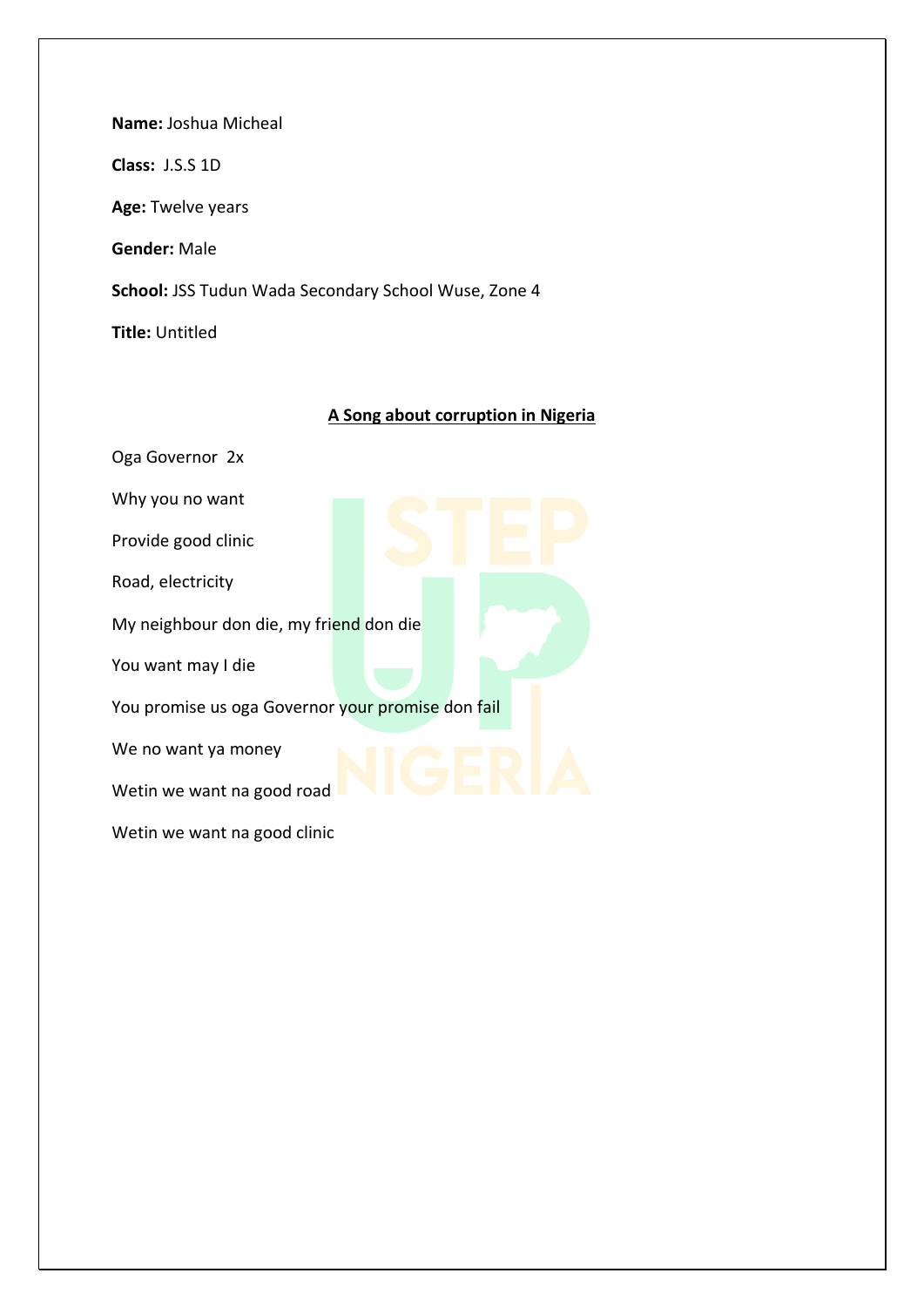**Name:** Blessing .E. Chukwu **Class:** J.S.S 2 H **Age:** Thirteen years **Gender:** Female **School:** J.S.S F.H.A Lugbe

**Title:** Corruption is not good

# **A Poem about corruption in Nigeria**

Corruption no Good ooo 2×

If you dey bribe people e no good oo

If you dey use your power to give your family jobs

If you dey use your power give your friends job e no good oooo

Nepotism ooo e no good ooo

Eha ………………….. hm 2×

Eno good oooo 2×

Embezzlement 2× e no good oo, no practice em e no good oo, ooo

Corruption no good oo, e no good oo my people, my people corruption no good oo no practice  $2x$ 

I beg no practice e no good oo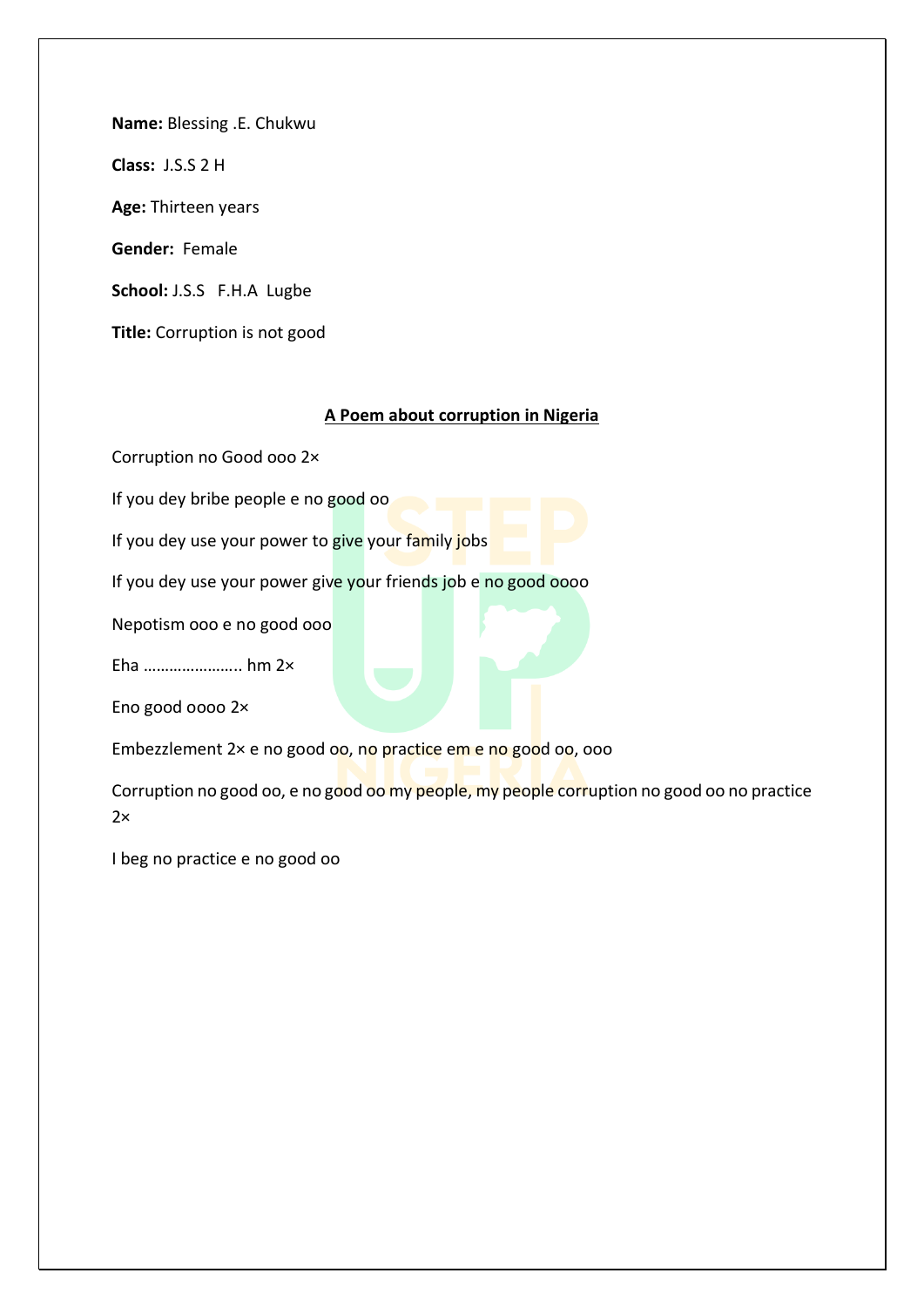| <b>Name:</b> Farid Abiona                        |
|--------------------------------------------------|
| Class: J.S.S 3H                                  |
| Age: fourteen years                              |
| <b>Gender:</b> Male                              |
| <b>School:</b> Tudun Wada Secondary School Duste |
| <b>Title:</b> Untitled                           |

#### **A Poem about corruption in Nigeria**

My country my country

A country of many great legends

A country of good morals and ethnics

A country of many cultures

A country where votes are bought

A country where we can say stop

A country where vote are bought

A country one man can stand up

A country of many natural materials

A country where urban legends and historical artifacts are kept.

A country where youth fight and steal without pity

A country where youth are paid to vote for political candidates.

A country where children are uneducated and hungry.

My Nigeria is pregnant with corruption and we must join our hands together to say no to corruption 'My vote is my power it is not for sale, say no! to corruption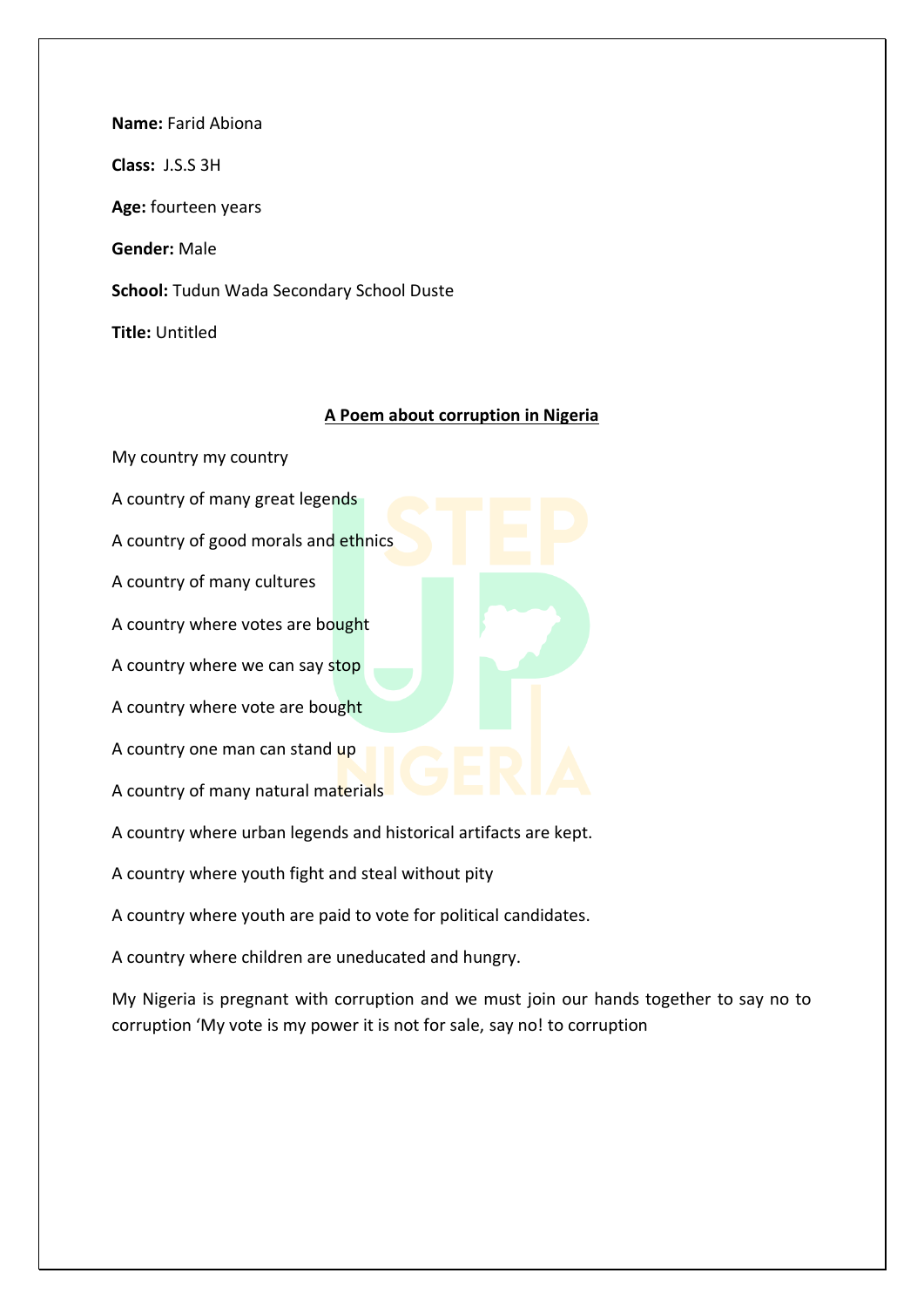**Name:** Destiny Obasuyi **Class:** J.S.S 3A **Age:** Twelve years **Gender:** Male **School:** Tudun Wada Secondary School, Wuse Zone 4 **Title:** My Dream State

#### **A Poem about corruption in Nigeria**

I want a state where there is no tribalism I want a state where vote buying is not accepted I want a state where people vote for who they want I want a state where education is for everyone I want a state where there is freedom I want a state where there is no corruption I want a state where there is no fraud I want a state where human trafficking is prevented I want a state where people are being voted for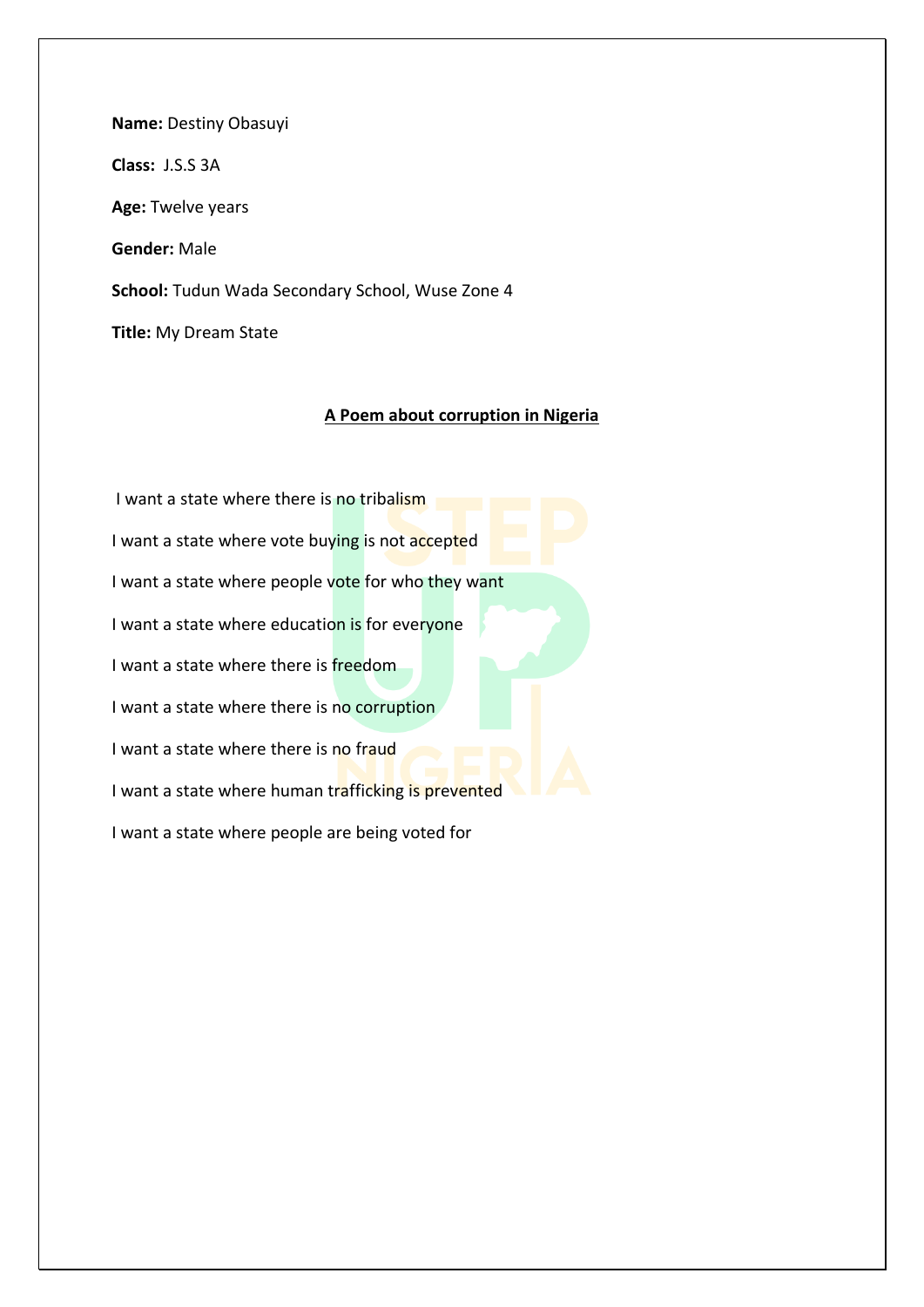**Name:** Ogbu Ginikachukwu Sarah **Class:** J.S.S 2 A **Age:** Eleven years **Gender:** Female **School:** Tudun Wada Secondary School Wuse Zone 4 **Title:** Untitled

#### **A Poem about corruption in Nigeria**

I dream of city free of corruption A place with joy, peace, tranquillity so full to the brim A city where all will live in tranquillity And all would be helped Even in this state of adversity A city filled with milk and honey Along with forever patriots With good leaders and counsellors I desire and pray this doesn't end up as a dream

With me and you, we can achieve the state of our dream.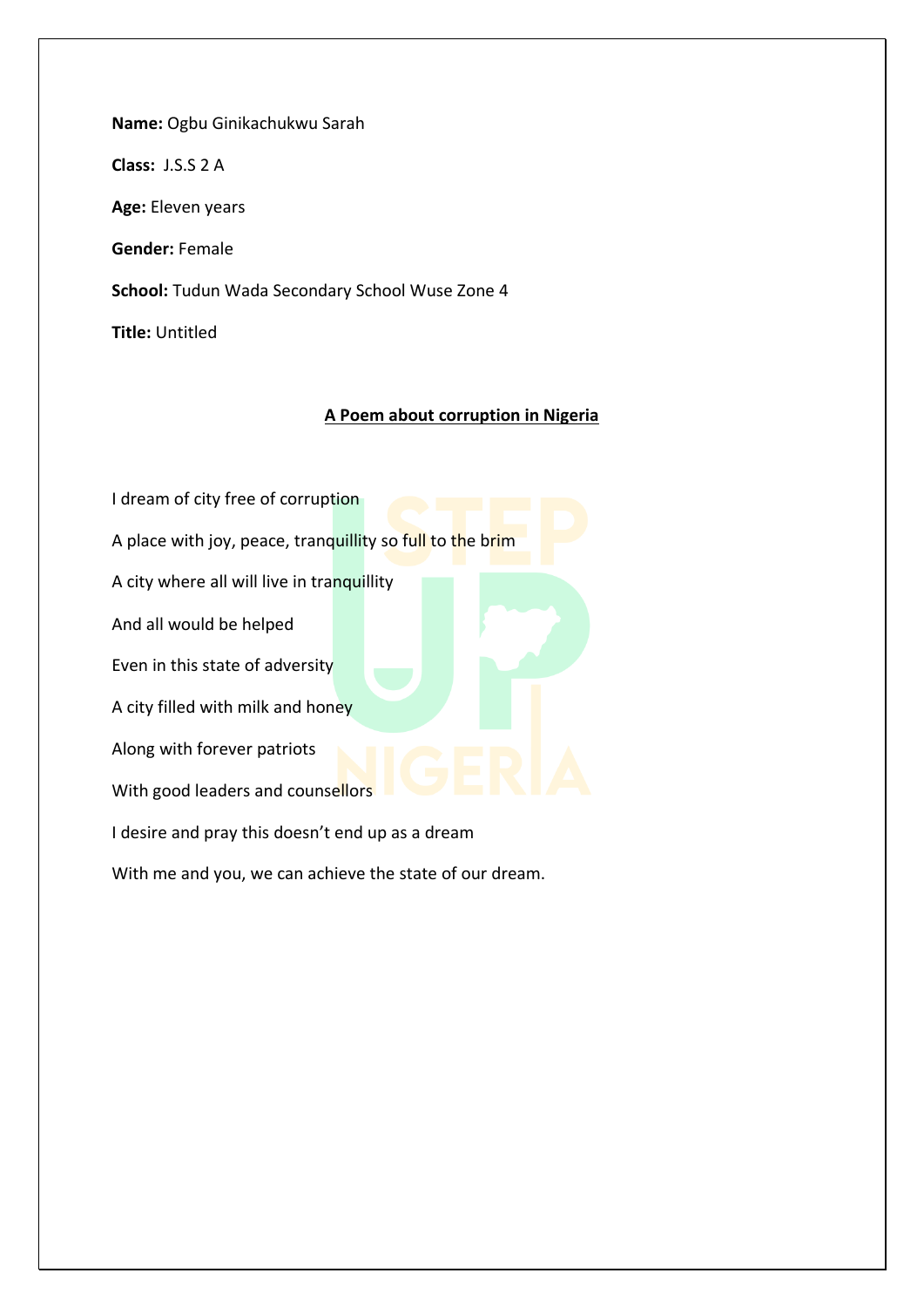**Name:** ABUKE IFEYINWA

**Class:** J.S.S 3

**Age:** Thirteen Years old

**Gender:** Female

**School:** 

# **A Poem about corruption in Nigeria**

# **OH CORRUPTION**

- This is corruption
- Upon the nation

How hard you are to be conquered

Always makes people feel bad Because it has been given bed

To be able to stay,

And have it's way.

Oh, you wicked corruption Wants the people to live with no option Make the people futureless And ambitionless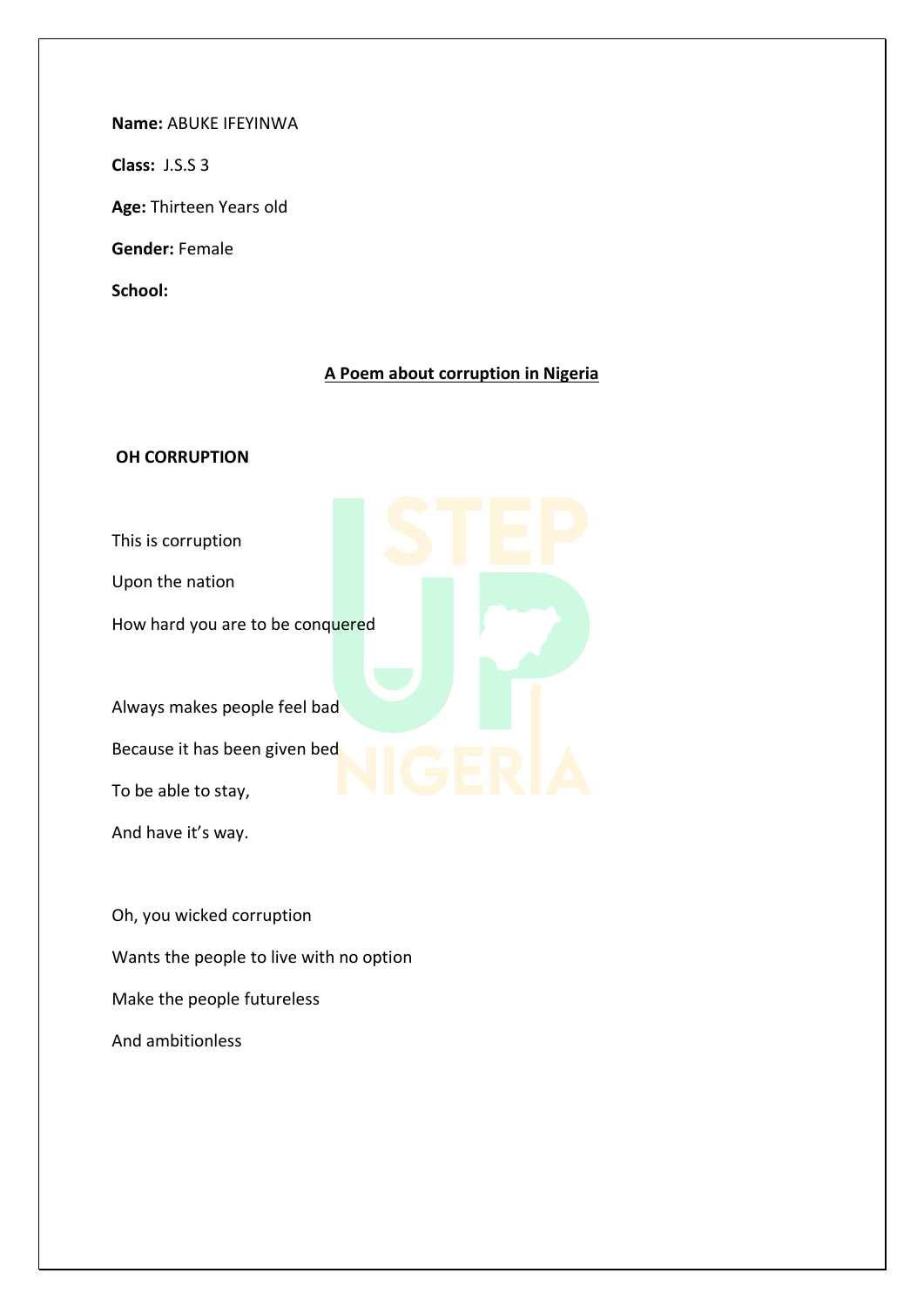**Name:** Busari Faith Emmanuella **Class:** J.S.S 2 **Age:** 12 **Gender:** Female **School:** Redeemers International School **Title:** Corruption

#### **A Poem about corruption in Nigeria**

Corruption corruption A game of evil Corruption corruption It is very bad Corruption corruption Played by politicians Corruption corruption Played by policemen Corruption corruption Destroying the country Corruption corruption Deceiving men Corruption corruption Stay away from it Corruption corruption

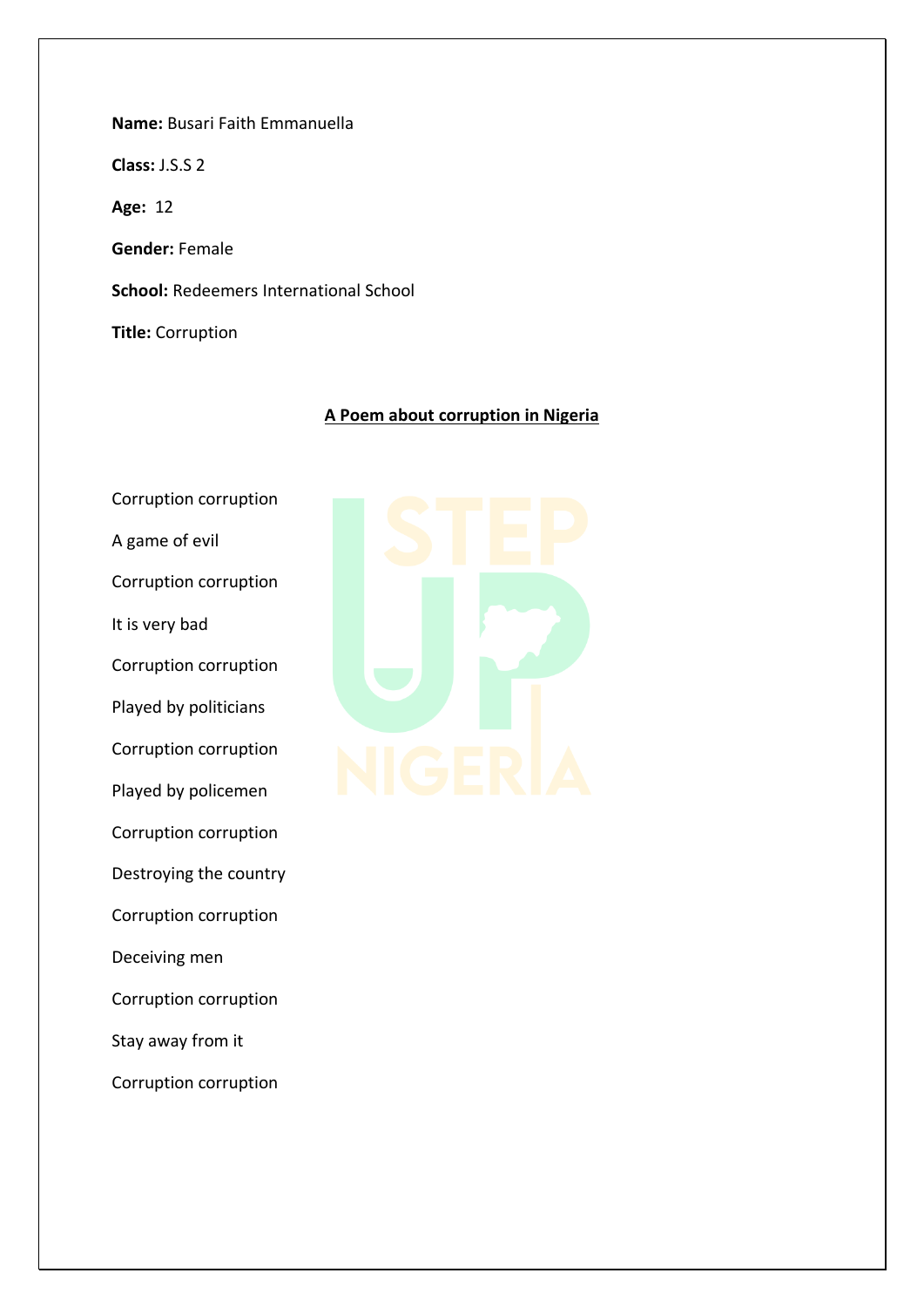**Name:** Faith Chukwuemeka

**Class:** J.S.S 1 A

**Age:** 11

**Gender:** Female

**School:** Redeemers International Secondary School

**Title:** Corruption

#### **A Poem about corruption in Nigeria**

Corruption!!! is all about vote buying

It is how people can be deceived

It is how the government can promise people to vote for him

At the end they will not gain anything in vote buying

Corruption!!! When the election is near the governor will tell the people to vote for him that he is going to do anything but at the end he will give them money

Corruption it is very bad

Corruption!!! It is needs to stop and it is not good.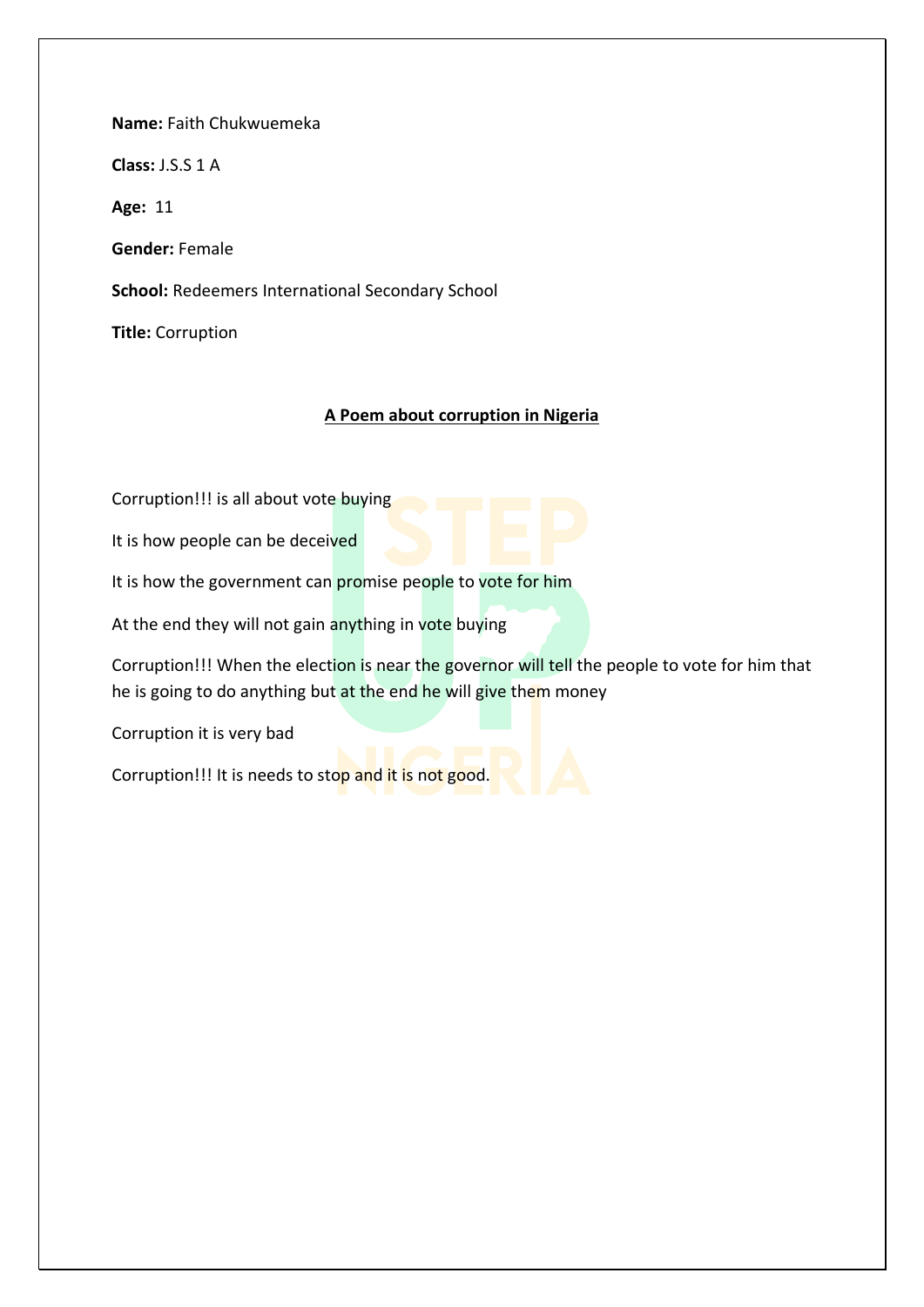**Name:** Salamatu .A. Wabba **Class:** J.S.S 1 **Age:** 11 **Gender:** Female **School:** Redeemers International Secondary School **Title:** Corruption

#### **A Poem about corruption in Nigeria**

Corruption**!!!** It is a bad way It is how people can be deceived Some people can get trick easily The governor can promise them Many things in other to vote for him / her Corruption!!! When election is almost near The governor will give them money And when they vote him/ her The promises they governor has promised He will not fulfil it

Corruption!!! It should stop immediately.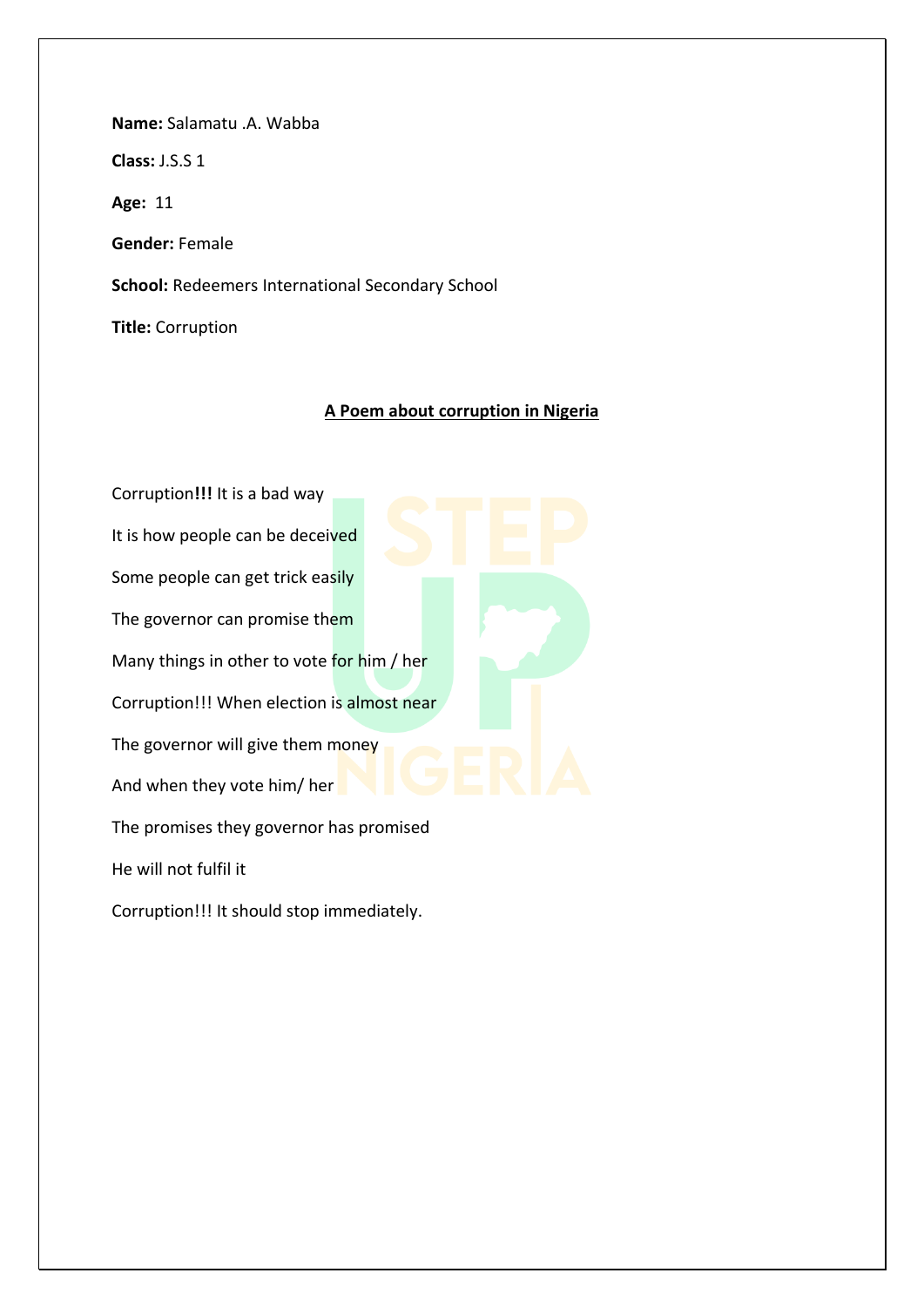**Name:** Victor Adeniyi **Class:** J.S.S 3 **Age:** 11 **Gender:** Male **School:** Onward Baptist school **Title:** Corruption

#### **A Poem about corruption in Nigeria**

- Yoruba's let's come
- Igbo's let's come
- Hausa's let's come
- Let's come together, let us be one
- Let us stop selling our vote
- Our vote is our right
- Bribery is not good
- Vote buying is not good
- Corruption is bad, very very bad
- Let us join hand together
- And end this menace
- Yorubas, Igbos, Hausas " Election no be war"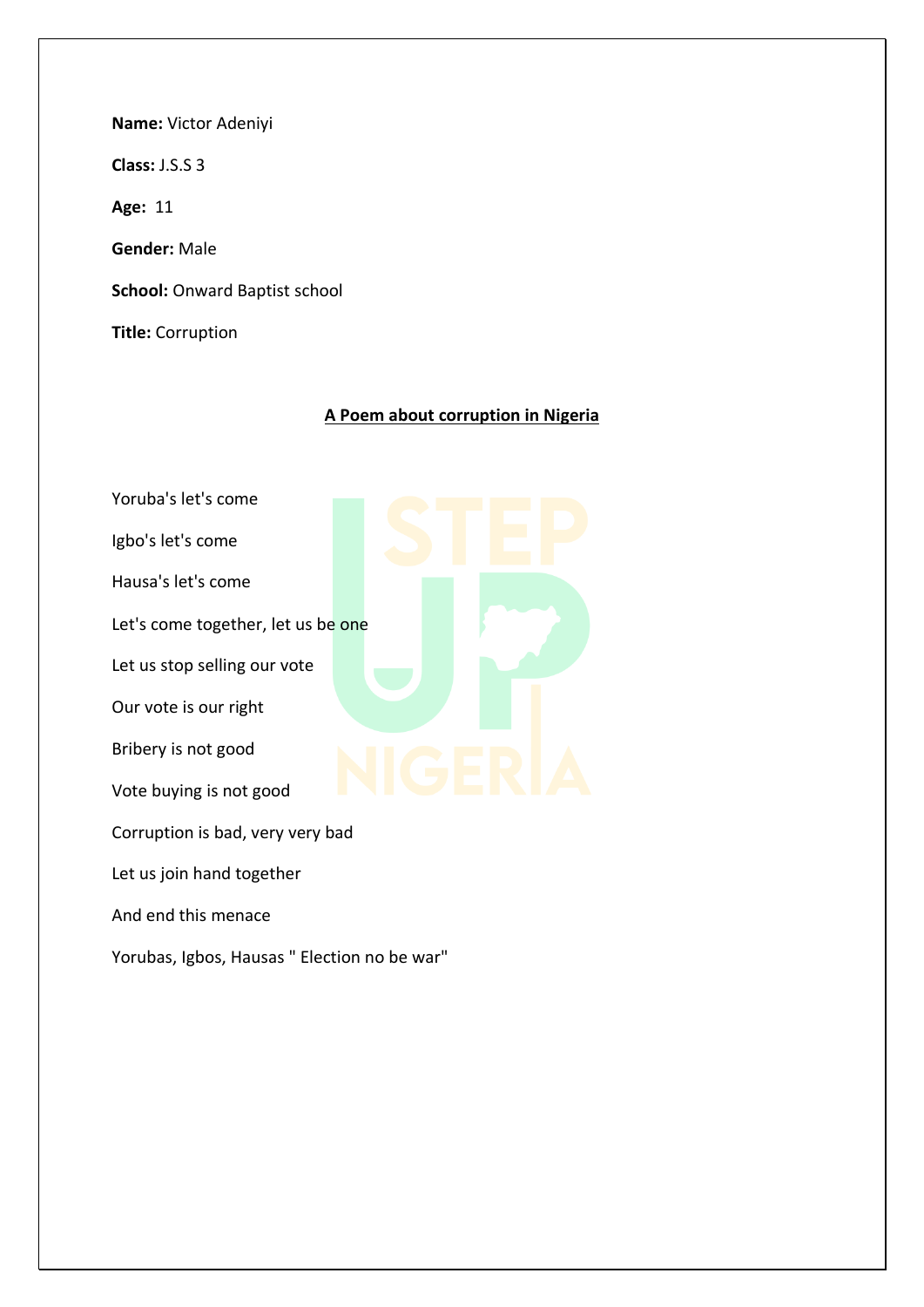**Name:** Rukkaya Dantata Gaiba **Class:** Primary 4 **Age:** 10 **Gender:** Female **School:** Redeemers International Secondary School **Title:** Corruption

#### **A Poem about corruption in Nigeria**

I am a child who want to be great in life. To live in a community where there is good road good education access to health services and employment opportunities I wish my vote will count in future, but to my surprise I saw

my parent given a bag of rice

every four years

Oh! I wish to be a great child free from corruption and deceit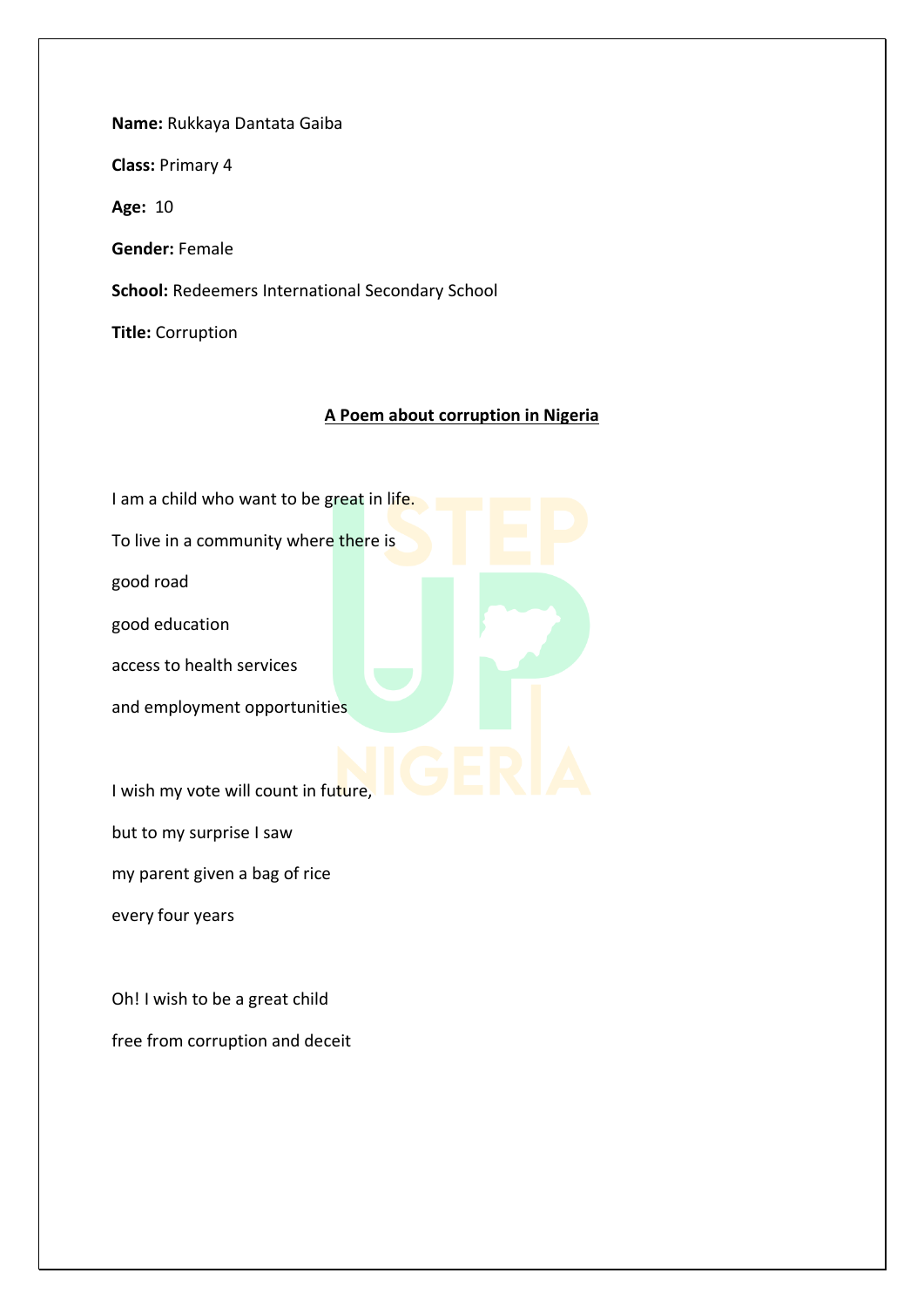**Name:** Precious C. Emenike **Class:** J. S. S. 3 **Age:** 13 years **Gender:** Female **School:** Redeemers International Secondary School Kaduna **Title:** Untitled

#### **A Poem about corruption in Nigeria**

Corruption! Corruption!!

The cobra that eats humanity

In a land where citizens could live in peace and harmony

But instead in a land where rights are being violated

Causing havoc in the society.

Corruption! Corruption!!

The cage that is holding down divinity of humans

The needle that pierces through human skin

The caterpillar that eats through the universe

Influencing the members of the society

Corruption! Corruption!!

The disease destroys the little respect we have Killing the future hope, we have for our future leader.

A negative impact we need to kill.